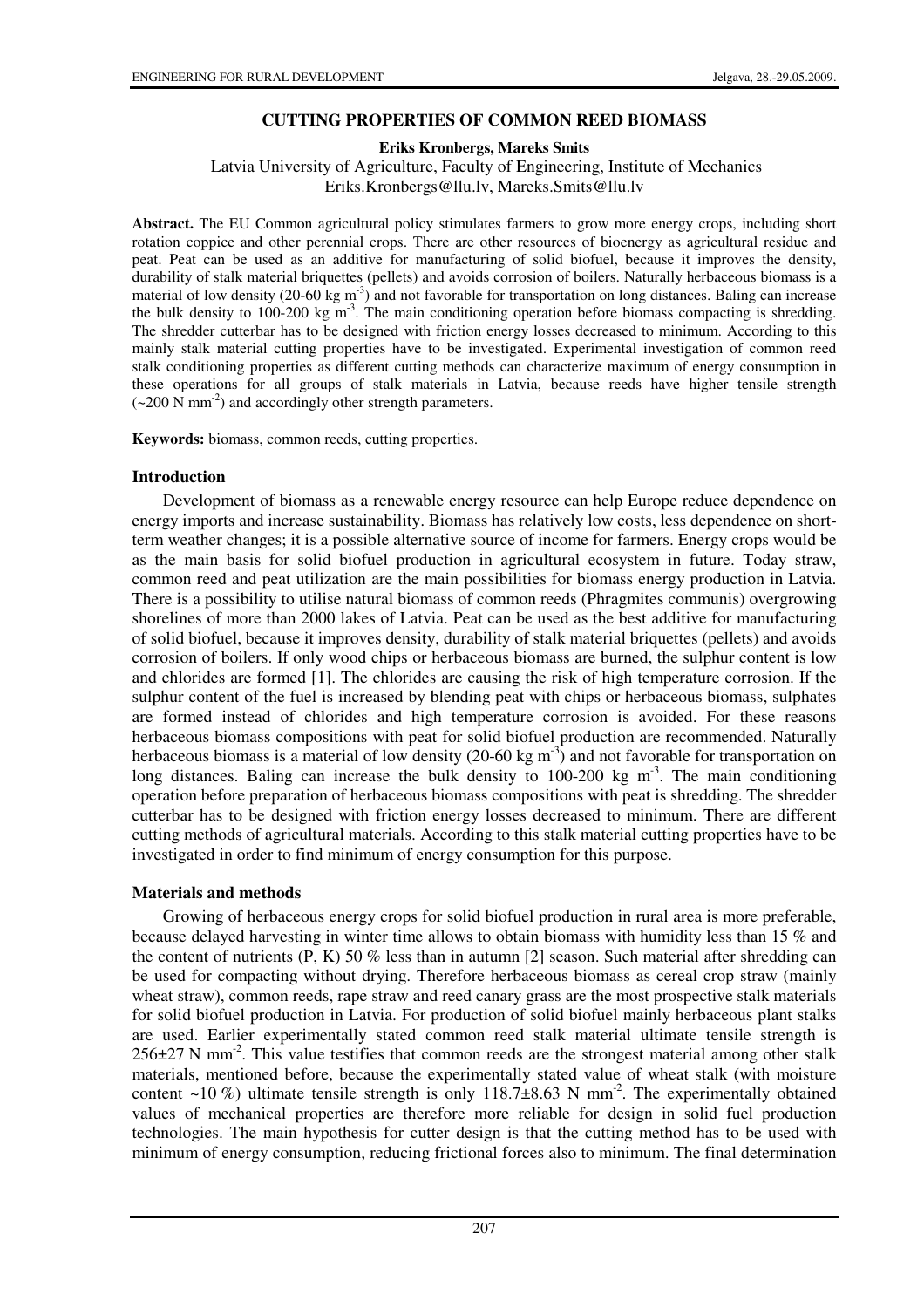of the best cutting method must be carried out experimentally, evaluating the specific energy consumption for this operation. The specific cutting energy consumption for unit of area *Escq* is:

$$
E_{\text{scq}} = \frac{E_c}{A},\tag{1}
$$

where  $E_{\text{scq}}$  – specific cutting energy consumption for unit of area, J m<sup>-2</sup>;

 $E_c$  – cutting energy, J;

 $A$  – cutting area,  $m^2$ .

Energy consumption for reed stalk cutting has been investigated using the Zwick materials testing machine TC-FR2.5TN.D09, equipped with a cutting device. The original cutting device has been designed for the Zwick material testing machine for flattened stalk material cutting. The cutting device (Fig. 1a) consists of the die 1 with a gap and a turnable specimen fastening 4 and a rectangular prismatic punch with 5 mm thickness. The clearance between the punch and the gap is 0.02 mm from each side. Cutting using two types of knives – with edge angles 20˚ and 90˚ (Fig. 1b) was investigated. Flattened reed stalks were used for cutting experiments. Displacement, stress and energy data were collected on the computer. Stress and energy diagrams can be got by means of Microsoft Office Excel program from the collected data. The cutting device (Fig. 1.) lets to investigate the shear cutting method.



Fig. 1. **Flattened reed cutting device**

The straw cutter design theory, developed in the previous century by academician V. Gorjackin [3] recommended the sliding cutting method in order to reduce normal component of cutting force to the knife edge. For investigation of the sliding cutting of flattened common reeds, the equipment (Fig. 2.) to Zwick materials testing machine TC-FR2.5TN.D09 has been designed.



Fig. 2. **Equipment for sliding cutting**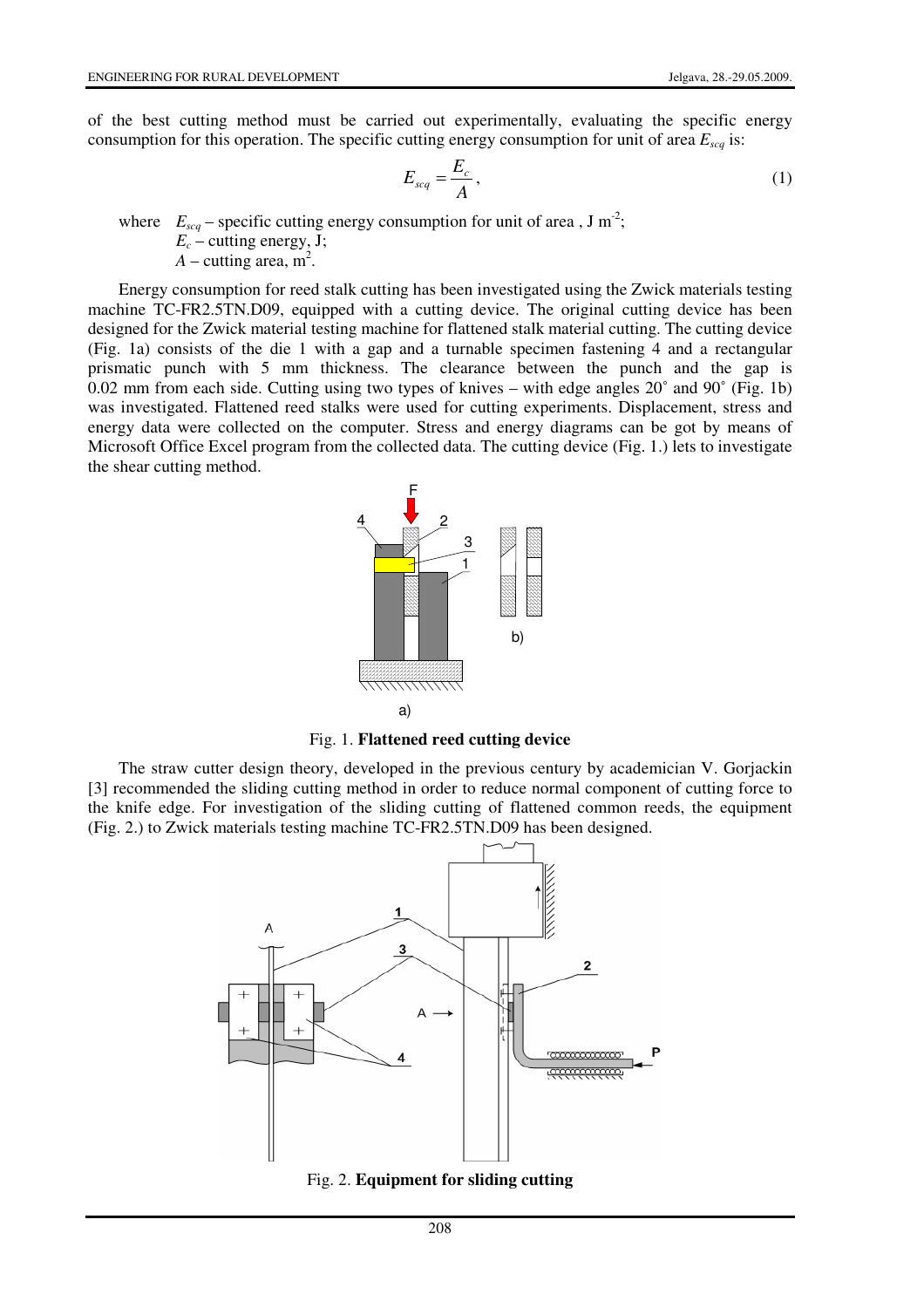The knife 1 is strengthened vertically in Zwick 2.5 clamping system. The specimen 3 is rigidly secured to the vertical support by the plates 4 on both sides. Normal force *P* to the knife cutting edge is applied to the specimen 3, but the force of knife vertical displacement is registered as a function of displacement. During the experiments the value of force *P* is adjusted and the value of vertical displacement force is registered. Software of Zwick 2.5 allows to obtain graphs of force and cutting energy consumption for vertical displacement of the knife. The vertical displacement of the knife 0.1 m has been adjusted. After measurement of the depth of cut-in into specimen the energy consumption in force *P* direction can be calculated and added to the energy consumption for vertical displacement of the knife.

### **Results and discussion**

Shear cutting experiments were realized with flattened common reed stalks in stack according to the situation of bale shredding. The cutting energy consumption for two types of knives used to cut flattened reed stem stacks can be seen in Fig. 3. For cutting two and three layer stack of flattened reed stalks the knife with edge angle 90º shows twice more energy consumption than the knife with the edge angle 20 $^{\circ}$ . The specific energy consumption of reed cutting for both knives is within 8-58 kJ m<sup>-2</sup>. For single flattened reed stalk there are not sufficient differences in the energy consumption values for the mentioned knives. Therefore, for reed stalk stack cutting more favorable will be usage of single reed stalk layers and chopping with a cutter which edge angle is 90˚. If the cutter edge angle is smaller, then the cutter edge stays edgeless faster. Sharpening of shredder knives can be a serious problem during maintenance. If easy maintenance is preferred, then a simple shape of the cutter knife edge with angle 90˚ has to be used. The similar problem is for the choice of the shape of cutter counter knives and it has to be solved accordingly.



Fig. 3. **Reed stalk specific cutting energy consumption** 

The records obtained in common reeds sliding cutting experiments (Fig. 3.) show the force for vertical displacement of the knife. Numbering of curves is done in accordance with the values of normal force P (Fig. 2.) pressing specimen against the cutting edge of the knife as follows: 1-5 N; 2-10 N; 3-15 N; 4-20 N; 5-25 N and 6-30 N. The knife vertical displacement force is the sum of the friction force from moving the blade in cut-in of specimen and force for cutting common reed material. It can be seen (Fig. 4.) that the average vertical displacement force value for curves 3, 4 and 5 is the same as the value of normally pressing force *P*. Considering that the main part of the vertical displacement force is friction force  $F$ , it can be calculated:

$$
F = f' \cdot P,\tag{2}
$$

where  $f'$  – generalized coefficient of friction;

*P* – normally pressing force.

The generalized coefficient of friction *f'*:

$$
f' = \frac{F}{P}.\tag{3}
$$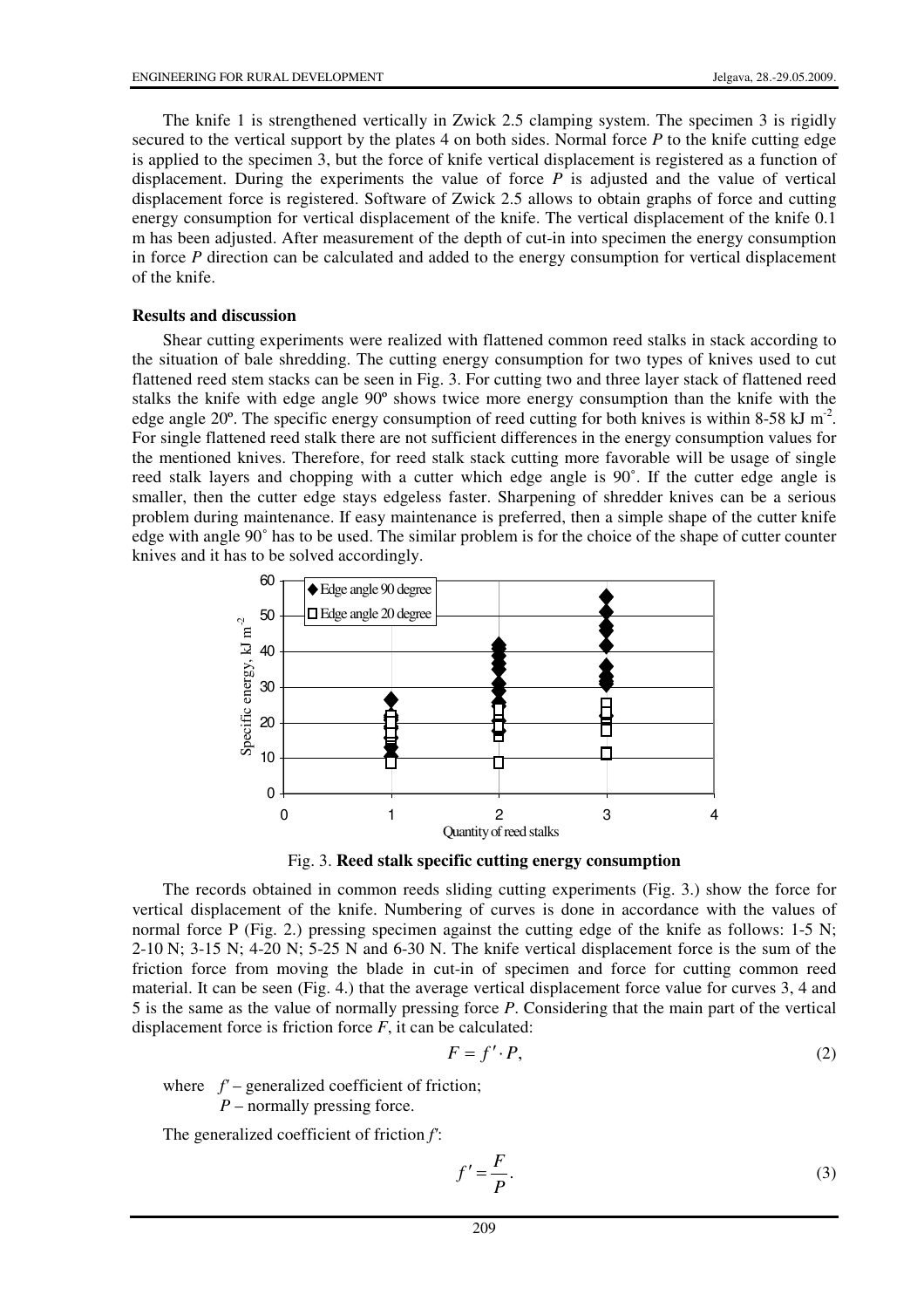

#### Fig. 4. **Knife vertical displacement force**

From sliding cutting experiments the generalized coefficient of friction *f'* has been investigated for three knives with edge angles 10˚; 20˚ and 30˚. Theoretically approximate value of the coefficient of friction *f'* can be found considering longitudinal friction and disregarding transverse friction of the knife. Then according to Fig. 5 reactions can be found:

$$
R_1 = \frac{P}{tg\beta} \text{ and } R_2 = \frac{P}{\sin\beta} \tag{4}
$$

The longitudinal friction force F considering (4) can be found:

$$
F = f(R_1 + R_2) = f(\frac{1 + \cos \beta}{\sin \beta})P.
$$
 (5)

Then

$$
f' = f \frac{1 + \cos \beta}{\sin \beta} \tag{6}
$$

Fig. 6 demonstrates generalized coefficient of friction *f'* for three knives with edge angles 10˚; 20˚ and 30 $\degree$ , obtained experimentally and theoretically, using  $f = 0.25$ .



Fig. 5. **Reactions for sliding of knife wedge** 

The coefficient of friction experimentally was determined [2] sliding against polished steel barley straw surfaces  $f = 0.16$  ... 0.3, when straw humidity changed from 10 % to 46 %. The coefficient of friction for steel knife flat surface sliding into common reed cut-in gap has to be of similar values. Therefore the value  $f = 0.25$  for theoretical calculation of generalized coefficient of friction  $f'$  is used reasonably and conformity of theoretically and experimentally obtained curves prove it. Fig. 6. shows that generalized coefficient of friction for knife sliding longitudinally in cut-in gap is higher for lesser edge angles of knives.